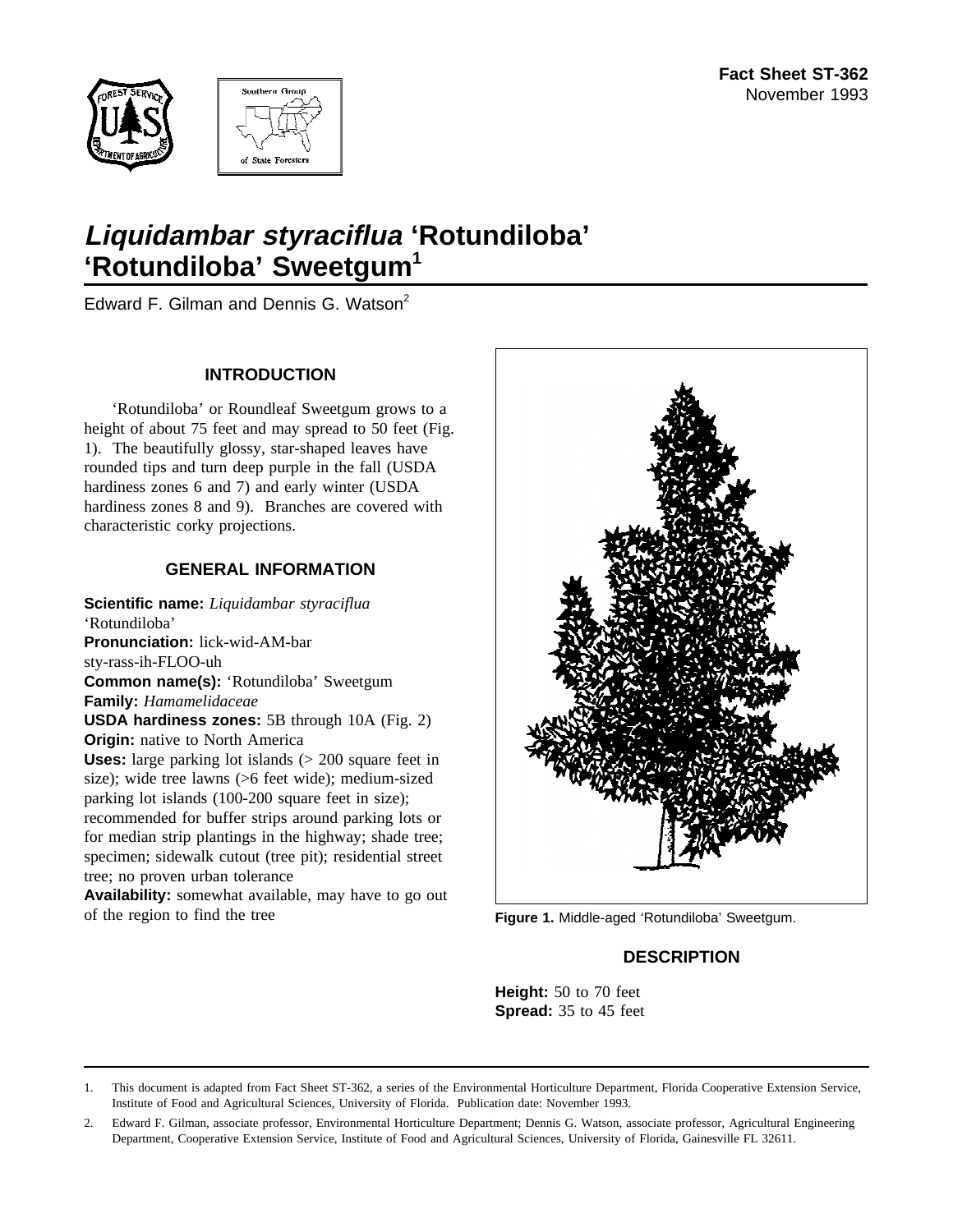

**Figure 2.** Shaded area represents potential planting range.

**Crown uniformity:** symmetrical canopy with a regular (or smooth) outline, and individuals have more or less identical crown forms **Crown shape:** oval; pyramidal **Crown density:** moderate **Growth rate:** medium **Texture:** coarse

#### **Foliage**

Leaf arrangement: alternate (Fig. 3) **Leaf type:** simple **Leaf margin:** lobed; entire **Leaf shape:** star-shaped **Leaf venation:** palmate **Leaf type and persistence:** deciduous **Leaf blade length:** 4 to 8 inches **Leaf color:** green **Fall color:** orange; purple; red; yellow **Fall characteristic:** showy

#### **Flower**

**Flower color:** green; yellow **Flower characteristics:** inconspicuous and not showy; spring flowering

#### **Fruit**

There is no fruit on this tree.

#### **Trunk and Branches**

**Trunk/bark/branches:** droop as the tree grows, and will require pruning for vehicular or pedestrian clearance beneath the canopy; not particularly showy; should be grown with a single leader; no thorns **Pruning requirement:** needs little pruning to develop a strong structure **Breakage:** resistant **Current year twig color:** brown; reddish **Current year twig thickness:** medium **Wood specific gravity:** 0.52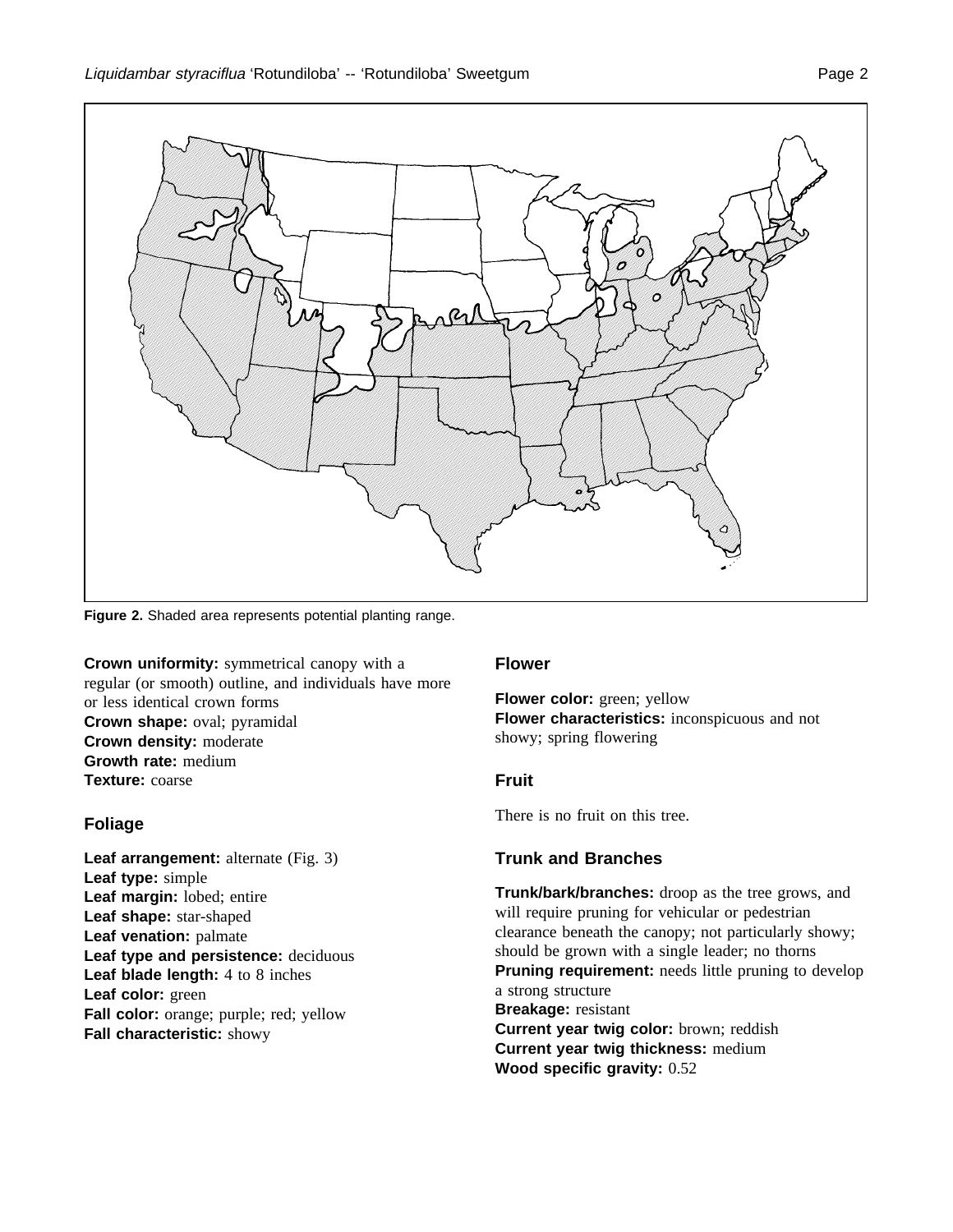

**Figure 3.** Foliage of 'Rotundiloba' Sweetgum.

## **Culture**

Light requirement: tree grows in part shade/part sun; tree grows in full sun

**Soil tolerances:** clay; loam; sand; slightly alkaline; acidic; extended flooding; well-drained **Drought tolerance:** moderate **Aerosol salt tolerance:** moderate

## **Other**

**Roots:** surface roots can lift sidewalks or interfere with mowing

**Winter interest:** tree has winter interest due to unusual form, nice persistent fruits, showy winter trunk, or winter flowers

**Outstanding tree:** tree has outstanding ornamental features and could be planted more

**Invasive potential:** little, if any, potential at this time **Verticillium wilt susceptibility:** not known to be susceptible

Pest resistance: long-term health usually not affected by pests

## **USE AND MANAGEMENT**

Sweetgum makes a nice park, campus or residential shade tree for large properties. Could be a superior tree to the species, especially for street tree use or near other paved surfaces, since 'Rotundiloba'

is apparently fruitless. Be careful when locating Sweetgum as a street tree since its large, aggressive roots may lift curbs and sidewalks. Plant trees 8 to 10 feet or more from curbs, sidewalks and driveways.

Sweetgum is rarely attacked by pests, and tolerates wet soils. It is difficult to transplant in the fall and from well-drained field soil since roots can be coarse and deep. Consider planting from containers or transplanted when young. It is native to bottomlands and moist soils and tolerates only moderate drought. It is recommended only for acid soils since chlorosis develops on soils with a pH over 7.5. It grows very well in clay soils which hold moisture. *Liquidambar* spp. grows very well for several years after transplanting in parts of Texas and in other areas with a high pH subsoil but chlorosis often develops as some roots establish themselves in the alkaline soil.

Other cultivars have been selected for their fall color or growth habit, but they all set fruit: 'Burgundy' - burgundy red fall color, holds leaves late into fall; 'Festival' - narrow upright growth habit, peach-colored fall foliage; 'Palo Alto' - pyramidal, symmetrical growth, bright orange fall color.

#### **Pests**

Bagworm makes sacks by webbing together pieces of leaves. The insects live in the sacks while they feed. Small numbers of insects may be picked off by hand.

Fall webworm webs over portions of large branches or may completely cover small branches. The insects feed on leaves inside the nest. If practical, nests can be pruned out while small and when the insects are inside. A few nests in large trees are not serious.

Leaf miner causes brown blotches on leaves. If injury is caused by leaf miner the browned upper and lower leaf surfaces will be completely separate when the leaf is torn in two.

Cottony-cushion scale, Sweetgum scale, and walnut scale can infest the branches.

Tent caterpillars make nests to live in but leave the nests to feed. Prune out nests at the tips of small branches. Do not burn the nest while it is still in the tree since this will damage the tree and could start an uncontrolled fire.